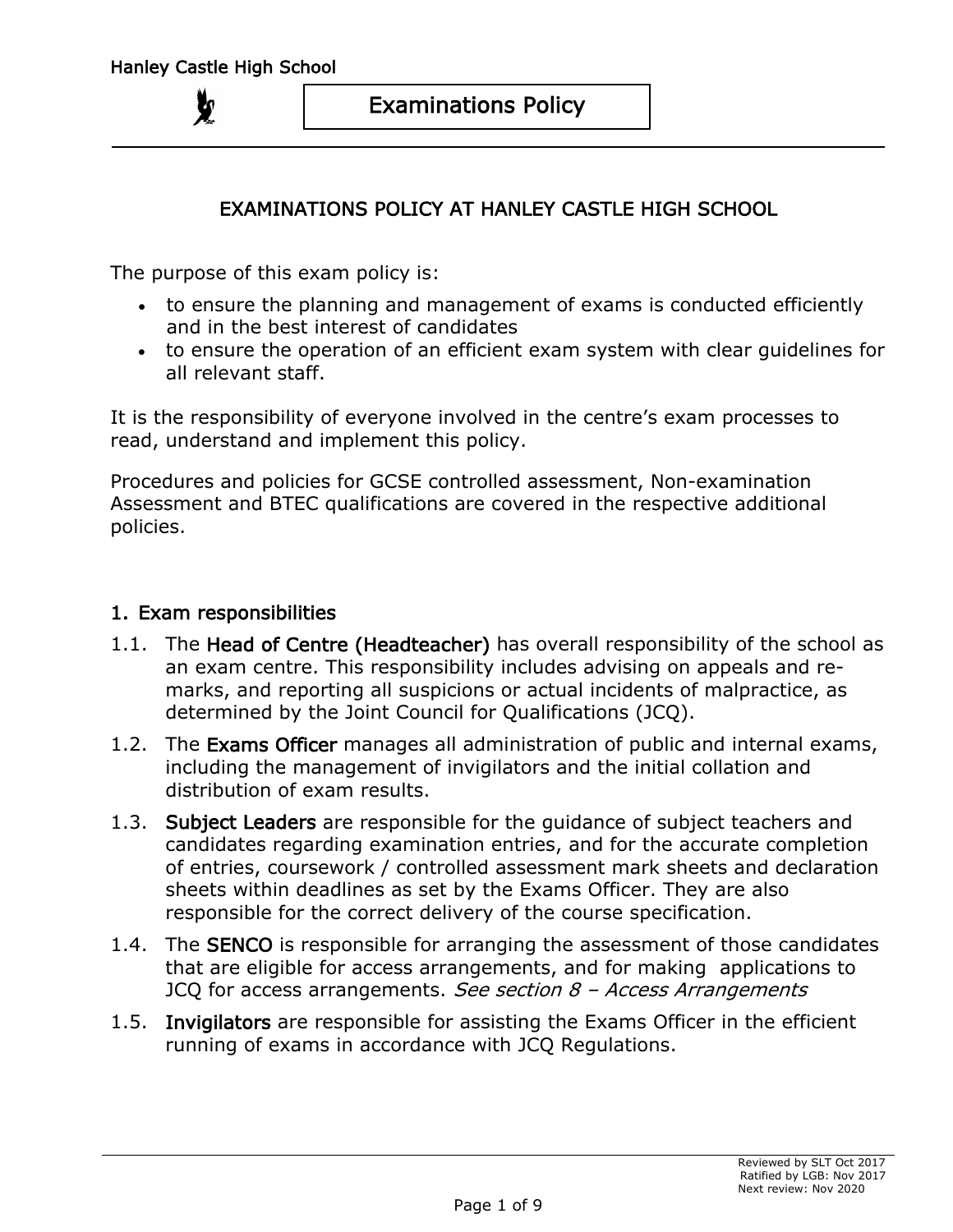- 2. Candidates are responsible for:
- 2.1. Confirmation of entries.
- 2.2. Understanding coursework / controlled assessment regulations and signing a declaration that authenticates the work as their own.
- 2.3. Ensuring they conduct themselves in all exams according to the JCQ Regulations.

## 3. Qualifications offered and entitlement for entry

- 3.1. Any statutory tests required will be overseen by the Exams Officer.
- 3.2. The qualifications offered at this centre are decided by the Head of Centre, Heads of Department and the Senior Leadership team.
- 3.3. The subjects offered for these qualifications in any academic year may be found on the school website in the KS4 or VI Form options process for that year. If there has been a change of syllabus from the previous year, the relevant Head of Department must inform the exams office as early as possible and before 30 September of the academic year in which the course begins.
- 3.4. Normally, all Key Stage 4 candidates will be entitled, and enabled, to achieve an entry for qualifications from an external awarding body in their compulsory and chosen courses. Exceptions to this are detailed in 3.6 below.
- 3.5. Post-16 students will not generally be entered for AS qualifications within Year 12, but may be entered for a smaller sized interim equivalent BTEC qualification if appropriate to the overall BTEC course.
- 3.6. Withdrawals from two year GCE qualifications may not be made. Withdrawals from GCSE qualifications may be made as a result of students not meeting the requirements of the course, e.g. as a result of unacceptable attendance or failure to submit essential coursework etc. This may only be requested by the Subject Leader and must be authorised by the Key Stage Leader, who will consult with parents. Withdrawals may also be made following a student or parental request to the Key Stage Leader. However, if the student has met the course requirements they should normally be entered for the qualification, although the school retains discretionary rights involving all exam entries.
- 3.7. Students excluded from school: Students who are serving a fixed-term exclusion from school will be allowed to take public examinations in school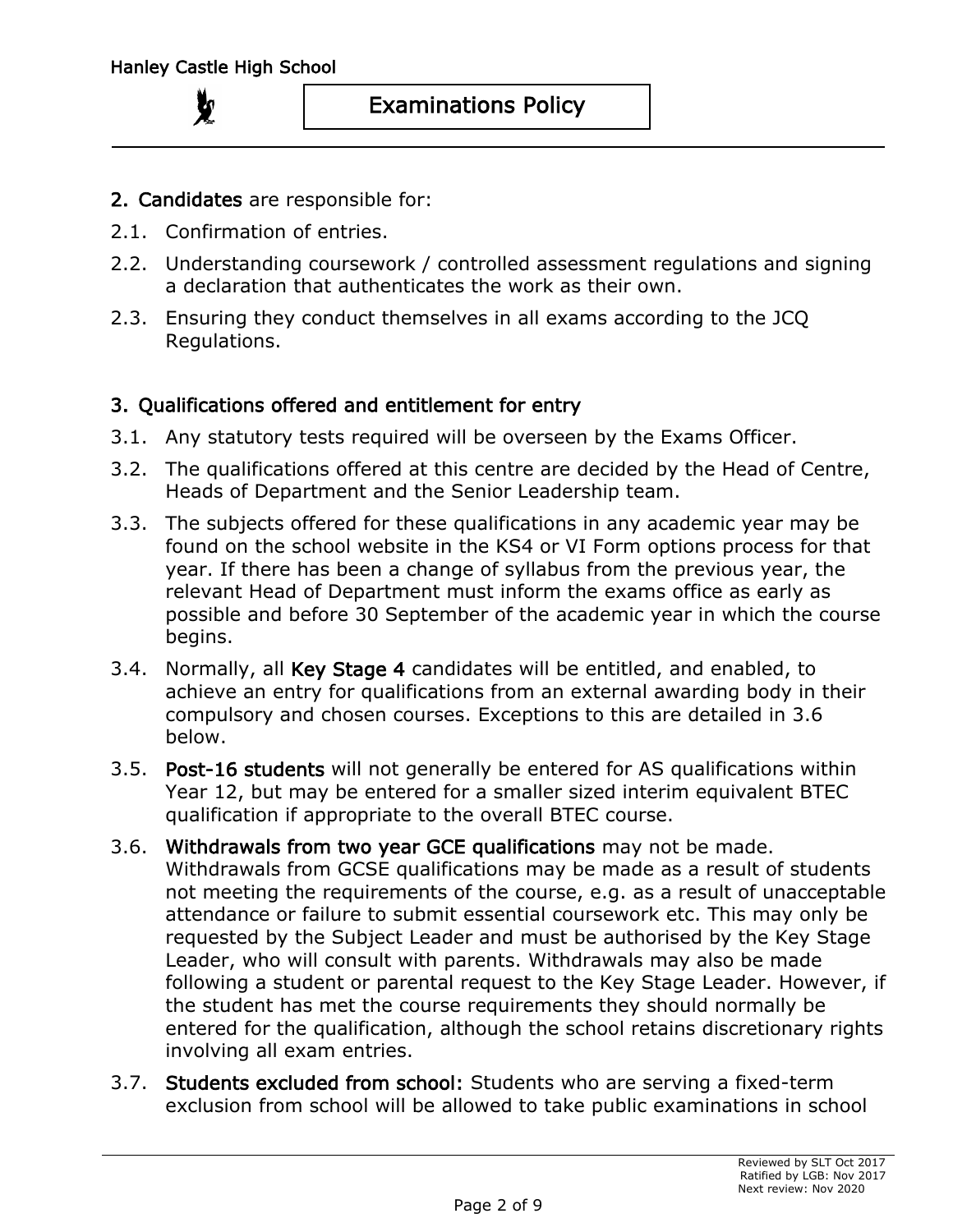# Examinations Policy

during the term of their exclusion. Normally, students who have been permanently excluded from school will not take their examinations at the school.

### 4. Exam seasons and timetables

- 4.1. External exam seasons are scheduled in June for Year 11 GCSE, AS and Alevel exams, and in November for GCSE resits in Mathematics and English. BTEC external assessment is scheduled in line with opportunities outlined in the subject specifications.
- 4.2. Wherever possible, internal Key Stage 4 exams are held under the same conditions as external exams, but internal exams and external exams cannot be held simultaneously in the same exam space.
- 4.3. The Exams Officer will circulate the exam timetables for both external and Key Stages 4 and 5 internal exams once these are confirmed. These will be posted on the Exams board outside the Exams Officer's office, and on the school website / Frog VLE.

#### 5. Entries, entry details, late entries and retakes

- 5.1. Candidates are entered for examinations by the subject leaders and course teachers. Where there is more than one opportunity to be entered for an exam (i.e. BTEC external assessment) then the nature of the course and the candidate's readiness to achieve their full potential will be considered.
- 5.2. A candidate or parent/carer can request a subject entry, change of tier or withdrawal by contacting the Exams Officer, who will liaise with the relevant Subject Leader. The school will consider these requests, but the final decision remains with the centre.
- 5.3. The centre may accept entries from external candidates by prior agreement with the Exams Officer. These will be limited to students who have been former students at the school and staff.
- 5.4. Entry deadlines are circulated to subject leaders and to candidates. Year 13 students may request entry for a retake for old specification AS exams. [2018-19 will be the final year for the remaining legacy specifications]. Failure to meet the deadline will incur a financial penalty from the exam board, which must then be passed on to either the department or the individual candidate, whoever has requested the entry. [see 'Exam Fees']
- 5.5. All late entries requested by the school are required to be authorised by the Head of Centre.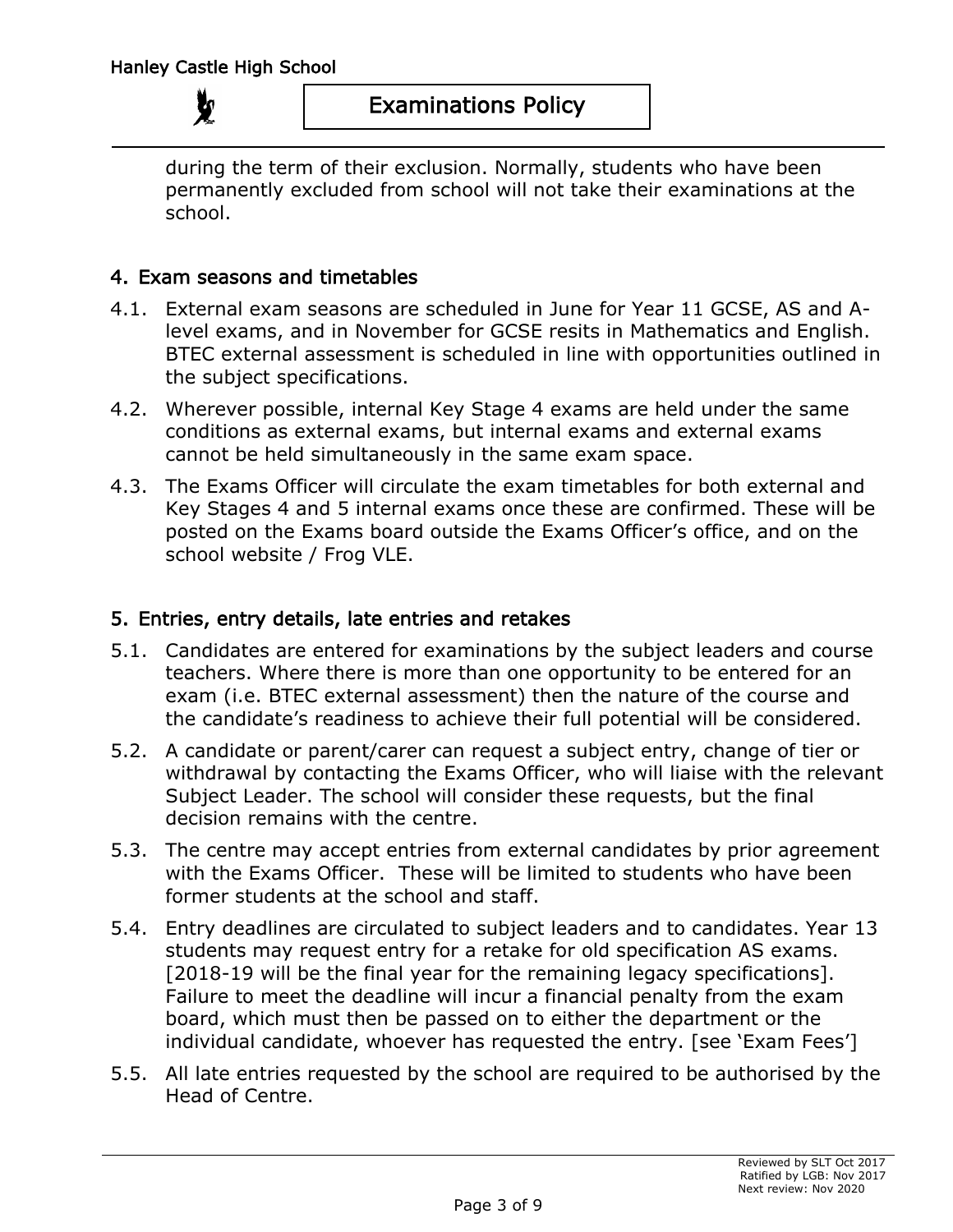

- 5.6. If a department requests entries, including retakes, for a number of candidates then it is the department that takes responsibility for preparing and entering candidates for the exam. If an individual candidate requests an entry, including a retake, then the responsibility rests with the candidate.
- 5.7. It is good practice for decisions about retaking exams to be made by candidates following consultation with their subject teacher.

# 6. Exam Fees

- 6.1. Where a candidate is prepared for a qualification by the school the initial registration for that qualification is paid by the school.
- 6.2. Where a candidate is entered for and prepared for an exam or module by the school then the fee for the first entry for that examination or module is paid by the school.
- 6.3. Should the school enter and prepare a candidate for a retake of the same examination or module then the retake exam entry fee is paid by the school.
- 6.4. Should an individual candidate request a retake due to underachievement out of the school's control then the retake exam entry fee is paid by the candidate.
- 6.5. If a post-16 candidate resits their English or Mathematics GCSE as a result of not previously achieving at least a grade 4 (or C grade in the legacy GCSE), the school is responsible for the exam entry and paying the fee. This is also the case for students in our Sixth Form who had previously studied at a different school.
- 6.6. Late entry or late amendment fees are paid by either the department or the individual candidate, whoever has responsibility for the late entry or late amendment.
- 6.7. Candidates or departments will not be charged for changes of tier, withdrawals made by the proper procedures or alterations arising from administrative processes, provided these are made within the time allowed by the awarding bodies.
- 6.8. Reimbursement will be sought from candidates who fail to sit an exam or meet the necessary coursework requirements.
- 6.9. Candidates must pay the fee for an enquiry about a result, should the centre not agree with the need for an enquiry and the candidate insist on pursuing the enquiry. [See 'Enquiries about results' below]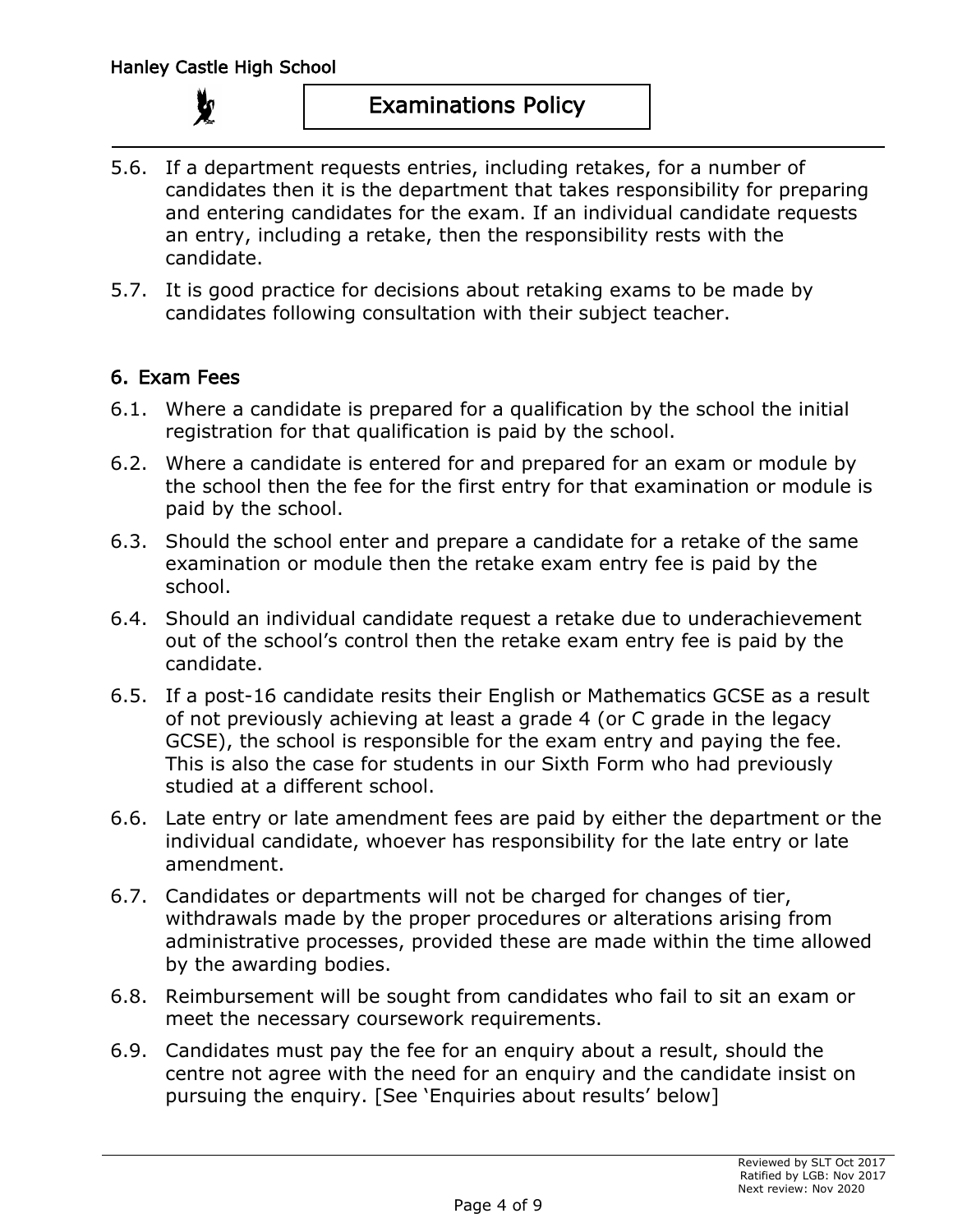# 7. The Equality Act (2010)

- 7.1. All exam centre staff must ensure that they meet the requirements of any equality legislation as defined by the Equality Act.
- 7.2. The centre will comply with the legislation, including making reasonable adjustments to the service that they provide to candidates in accordance with requirements defined by the legislation, awarding bodies and JCQ. This is the responsibility of the SLT & SENCO.

### 8. Access Arrangements

- 8.1. Determination of a candidate's special needs requirements is co-ordinated by the SENCO. The SENCO will inform subject teachers of candidates with special educational needs who are embarking on a course leading to an exam, and the date of that exam. The SENCO can then inform individual staff of any special arrangements that individual candidates may be granted during the course and in the exam.
- 8.2. Making special arrangements for candidates to take exams is the responsibility of the SENCO and the exams officer.
- 8.3. Submitting completed access arrangement applications to the awarding bodies is the responsibility of the SENCO.
- 8.4. Rooming for access arrangement candidates will be arranged by the SENCO with the exams officer.
- 8.5. Invigilation for access arrangement candidates will be organised by the exams officer. Additional support is organised by the SENCO.

## 9. Contingency Planning

- 9.1. Contingency planning for exams administration is the responsibility of SLT, supported by the exams officer.
- 9.2. Contingency plans are available via FROG and are in line with the guidance provided by Ofqual, JCQ and awarding organisations.

## 10. Private Candidates

10.1. Managing external and private candidates is the responsibility of the exams officer.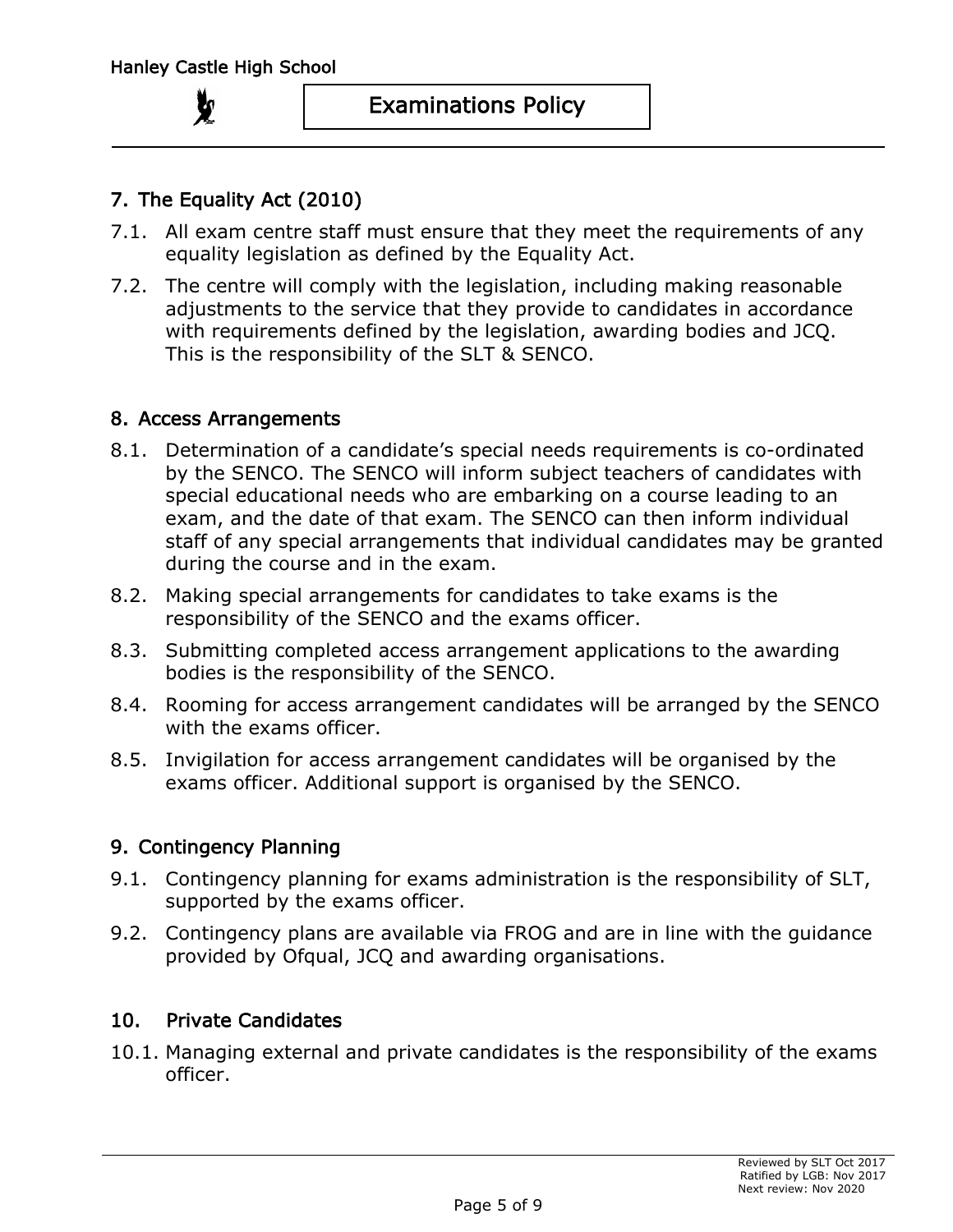#### 11. Malpractice

11.1. The head of centre, in consultation with the exams officer, is responsible for investigating suspected malpractice.

#### 12. Exams Days

- 12.1. The exams officer will book all exam rooms after liaison with other users and make the question papers and other exam materials available to the invigilator.
- 12.2. Site management staff are responsible for setting up the allocated rooms and will be advised of any requirements in advance.
- 12.3. The exams officer will start and finish all exams in accordance with JCQ guidelines.
- 12.4. Heads of key stage 4 and 5 will be present at the start of the exam to assist with identification of candidates and to chase any absent candidates. Any staff present must be in accordance with the rules defined by JCQ concerning who is allowed in the exam room and what they can do.
- 12.5. In practical exams, subject teachers' availability will be in accordance with JCQ guidelines.

#### 13. Candidates, clash candidates and special consideration

- 13.1. The exams officer will provide written information to candidates in advance of each exam series.
- 13.2. The centre's published rules on acceptable dress, behaviour and candidates' use of mobile phones and all electronic devices apply at all times. These follow the JCQ Instructions for conducting examinations.
- 13.3. Candidates' personal belongings remain their own responsibility and the centre accepts no liability for their loss or damage.
- 13.4. Disruptive candidates are dealt with in accordance with JCQ guidelines.
- 13.5. Candidates are expected to stay for the full exam time. Candidates who leave the exam room must be accompanied by an appropriate member of staff. The JCQ procedures must be followed.
- 13.6. Heads of Key Stage are responsible for contacting candidates who are late or absent for their exams on exam day.
- 13.7. In the event of an exam clash the exams officer will be responsible as necessary for identifying escorts, identifying a secure venue and arranging overnight stays.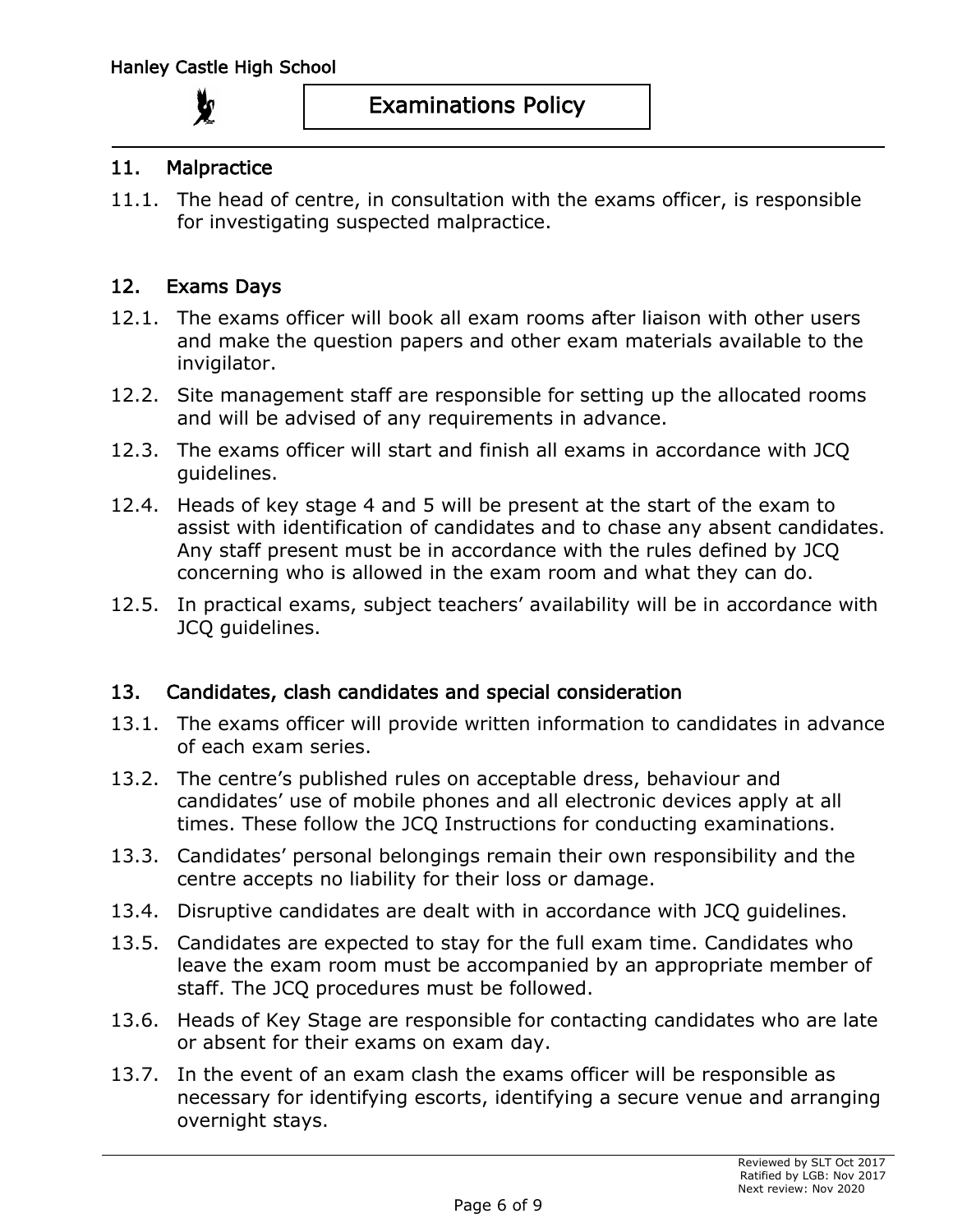- 13.8. Should a candidate be too ill to sit an exam, suffer bereavement or other trauma or be taken ill during the exam itself, it is the candidate's responsibility to alert the centre, or the exam invigilator, to that effect.
- 13.9. Any special consideration claim must be supported by appropriate evidence within five days of the exam, for example a self-certification form for sickness. A letter from the candidate's doctor/hospital may be required in some instances. If accepted by the centre, the exams officer will then complete an online application for special consideration to the relevant awarding body within seven days of the exam.
- 13.10. Staff with children in the school who will be taking exams must inform the Exams Officer if they are teaching or assessing them. Staff in the exams office must also declare if they have children taking exams.

### 14. Coursework and appeals against internal assessments

- 14.1. Candidates who have to prepare portfolios should do so by the end of the course or centre-defined date.
- 14.2. Marks for all internally assessed work are provided to the exams office by the heads of department. The exams officer will inform staff of the date when appeals against internal assessments must be made. Any appeals will be dealt with in accordance with the centre's Appeals against Assessment Procedure.
- 14.3. Heads of department will ensure all coursework is ready for despatch at the correct time and the exams officer will keep a record of what has been sent when and to whom as well as when it is returned to the centre.
- 14.4. All coursework and controlled assessment is managed and stored in line with the JCQ requirements (see GCSE Controlled Assessment Policy).

## 15. Results, enquiries about results (EARs) and access to scripts (ATS)

- 15.1. Candidates will receive individual results slips on results days in person at the centre / by post to their home addresses (candidates to provide a stamped, addressed envelope).
- 15.2. Arrangements for the school to be open on results days are made by the Head of Centre. The Head of Centre will ensure that the appropriate staff are available on results days.
- 15.3. Timescales and procedures for EARs and ATS will be published by the Exams Officer on the Exams Notice Board and on the school website, as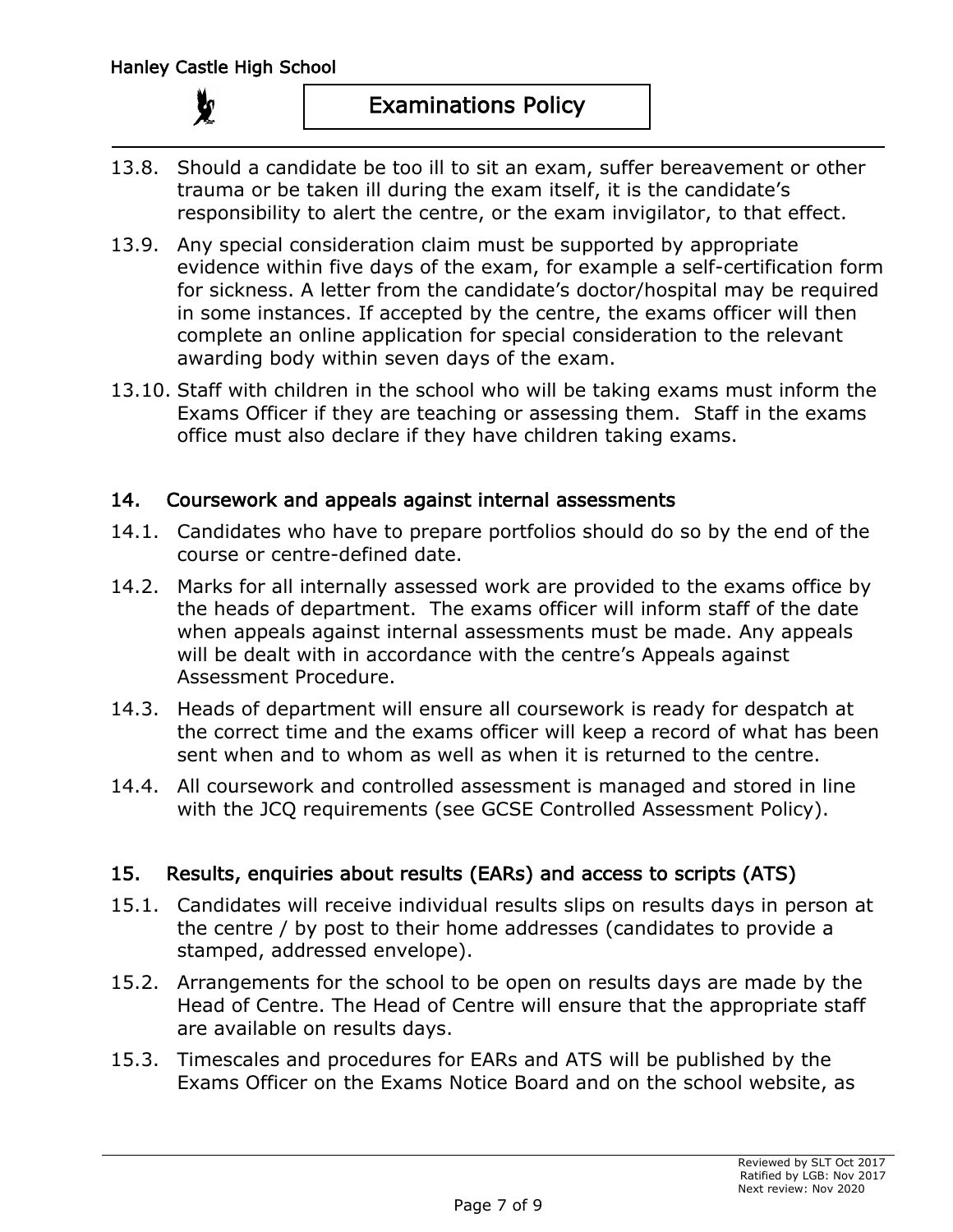well as given to students. Post-16 students and Subject Leaders / Heads of Faculties will also be informed directly.

- 15.4. EARs may be requested by centre staff or candidates if there are reasonable grounds for believing there has been an error in marking.
- 15.5. Should an EAR be requested by a student or parent, this request must be made in writing and accompanied by payment and a signed consent form. The request must be formally recorded by the Exams Officer, who must ensure that the request is actioned.
- 15.6. Candidates may request a copy of their script after the issue of results. The request must be made in writing to the Exams Officer and accompanied by payment. The Exams Officer will formally record and action the request.
- 15.7. If a result is queried by staff, the exams officer, teaching staff and Head of Centre will investigate the feasibility of asking for a review of marking at the centre's expense. Candidates may also ask for and pay for a review of marking. Before a review is considered, candidates will be advised that marks and therefore grades may go up or down as a result of the review. A refund is made by the board only if the overall subject grade changes as a result of a review.
- 15.8. Centre staff may also request scripts for investigation or for teaching purposes. For the latter, the consent of candidates must be obtained.
- 15.9. Reviews of marking cannot be applied for once an original script has been returned. However, a photocopy of the script may be requested prior to requesting a review of marking for A Level only.

## 16. Certificates

- 16.1. Certificates are to be collected in person and signed for.
- 16.2. Certificates may be collected on behalf of a candidate by a third party, provided they have been authorised to do so in writing.
- 16.3. The centre retains certificates securely for three years. After this time the centre will destroy certificates. A list of certificates that have been destroyed is kept for two years.
- 16.4. Candidates wishing to obtain certificates after the three year retention period may obtain replacements (for a fee) by contacting the relevant exam boards directly.